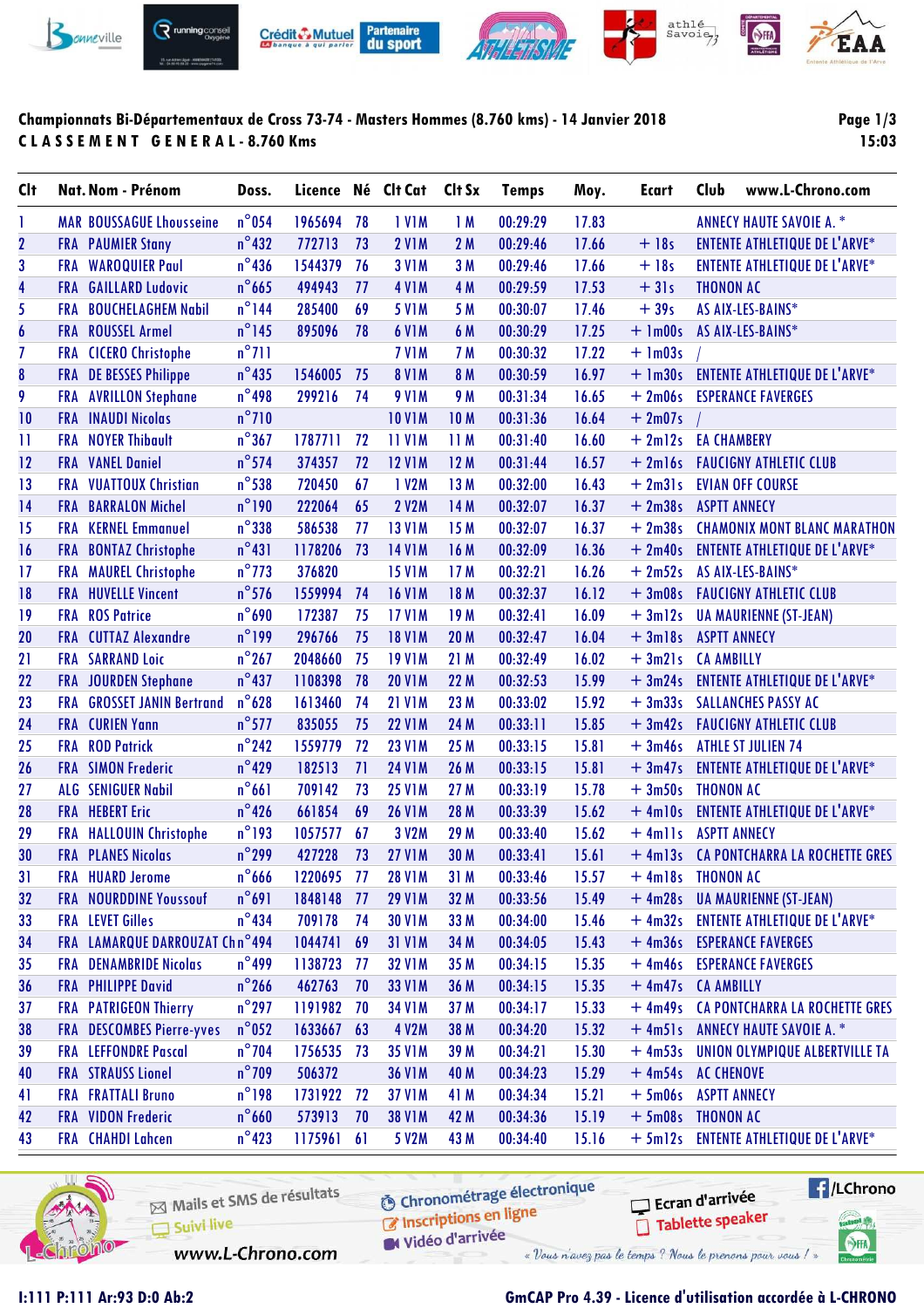

## **Championnats Bi-Départementaux de Cross 73-74 - Masters Hommes (8.760 kms) - 14 Janvier 2018 C L A S S E M E N T G E N E R A L - 8.760 Kms**

**Page 2/3 15:03**

| $n^{\circ}$ 186<br>2058870<br>1 V3M<br>+ 5m12s ASPTT ANNECY<br>44<br><b>FRA</b> EMONET Alain<br>58<br>44 M<br>00:34:41<br>15.16<br>$n^{\circ}421$<br><b>SARDINHA Jose</b><br>214803<br>61<br>6 V2M<br>45 M<br>00:34:44<br>15.13<br><b>ENTENTE ATHLETIQUE DE L'ARVE*</b><br>45<br>FRA<br>$+ 5$ ml6s<br>$n^{\circ}300$<br>CA PONTCHARRA LA ROCHETTE GRES<br>1887808<br><b>39 V1M</b><br>46 M<br>00:34:47<br>15.12<br>$+5$ ml8s<br>46<br><b>FRA</b><br><b>DANO Christophe</b><br>73<br>$n^{\circ}051$<br>497896<br>47<br><b>FRA</b><br><b>DAVID Frederic</b><br>61<br><b>7 V2M</b><br>47 M<br>00:34:48<br>15.10<br>$+5m20s$<br><b>ANNECY HAUTE SAVOIE A. *</b><br>$n^{\circ}$ 775<br>48<br><b>FRA</b> POIRIER Laurent<br>1286368<br><b>40 V1M</b><br>48 M<br>00:35:05<br>14.99<br>$+5m36s$<br><b>CHAMONIX MONT BLANC MARATHON</b><br>$n^{\circ}$ 337<br><b>CHATELARD Lionel</b><br>1725958<br>73<br><b>41 V1M</b><br>49 M<br>00:35:12<br>14.93<br>$+5m44s$<br><b>CHAMONIX MONT BLANC MARATHON</b><br>49<br><b>FRA</b> |  |
|--------------------------------------------------------------------------------------------------------------------------------------------------------------------------------------------------------------------------------------------------------------------------------------------------------------------------------------------------------------------------------------------------------------------------------------------------------------------------------------------------------------------------------------------------------------------------------------------------------------------------------------------------------------------------------------------------------------------------------------------------------------------------------------------------------------------------------------------------------------------------------------------------------------------------------------------------------------------------------------------------------------------|--|
|                                                                                                                                                                                                                                                                                                                                                                                                                                                                                                                                                                                                                                                                                                                                                                                                                                                                                                                                                                                                                    |  |
|                                                                                                                                                                                                                                                                                                                                                                                                                                                                                                                                                                                                                                                                                                                                                                                                                                                                                                                                                                                                                    |  |
|                                                                                                                                                                                                                                                                                                                                                                                                                                                                                                                                                                                                                                                                                                                                                                                                                                                                                                                                                                                                                    |  |
|                                                                                                                                                                                                                                                                                                                                                                                                                                                                                                                                                                                                                                                                                                                                                                                                                                                                                                                                                                                                                    |  |
|                                                                                                                                                                                                                                                                                                                                                                                                                                                                                                                                                                                                                                                                                                                                                                                                                                                                                                                                                                                                                    |  |
|                                                                                                                                                                                                                                                                                                                                                                                                                                                                                                                                                                                                                                                                                                                                                                                                                                                                                                                                                                                                                    |  |
| $n^{\circ}$ 658<br>705076<br>60<br><b>8 V2M</b><br>00:35:18<br>14.89<br>$+5m50s$<br>50<br><b>FRA</b> VOISIN Martial<br>50 M<br><b>THONON AC</b>                                                                                                                                                                                                                                                                                                                                                                                                                                                                                                                                                                                                                                                                                                                                                                                                                                                                    |  |
| $n^{\circ}$ 664<br><b>BONNAZ Raphael</b><br>1213593<br>75<br><b>42 V1M</b><br>51 M<br>00:35:24<br>14.85<br>$+5m55s$<br><b>THONON AC</b><br>51<br><b>FRA</b>                                                                                                                                                                                                                                                                                                                                                                                                                                                                                                                                                                                                                                                                                                                                                                                                                                                        |  |
| $n^{\circ}365$<br>1522485<br><b>9 V2M</b><br>52<br><b>MATECKI Jean-pierre</b><br>67<br>52 M<br>00:35:39<br>14.74<br>$+ 6$ mlls<br><b>EA CHAMBERY</b><br><b>FRA</b>                                                                                                                                                                                                                                                                                                                                                                                                                                                                                                                                                                                                                                                                                                                                                                                                                                                 |  |
| $n^{\circ}$ 497<br>53<br><b>RECOUR Guillaume</b><br>513517<br>74<br><b>43 V1M</b><br>53 M<br>00:36:02<br>14.59<br>$+ 6m34s$<br><b>ESPERANCE FAVERGES</b><br><b>FRA</b>                                                                                                                                                                                                                                                                                                                                                                                                                                                                                                                                                                                                                                                                                                                                                                                                                                             |  |
| $n^{\circ}$ 572<br>1085416<br>62<br>54<br><b>FRA HUDRY Jean-francois</b><br><b>10 V2M</b><br>54 M<br>00:36:16<br>14.50<br>+ 6m48s  FAUCIGNY ATHLETIC CLUB                                                                                                                                                                                                                                                                                                                                                                                                                                                                                                                                                                                                                                                                                                                                                                                                                                                          |  |
| $n^{\circ}$ 714<br>1545031<br>14.50<br>$+6$ m48s<br>55<br><b>TOURTELIER Philippe</b><br><b>44 V1M</b><br>55 M<br>00:36:16<br><b>FRA</b>                                                                                                                                                                                                                                                                                                                                                                                                                                                                                                                                                                                                                                                                                                                                                                                                                                                                            |  |
| $n^{\circ}$ 774<br>FRA MASSONAT Frédéric<br>263648<br>56 M<br>00:36:35<br>14.37<br>+ 7m06s AS AIX-LES-BAINS*<br>56<br><b>45 V1M</b>                                                                                                                                                                                                                                                                                                                                                                                                                                                                                                                                                                                                                                                                                                                                                                                                                                                                                |  |
| $n^{\circ}$ 298<br>57<br><b>ROUFFIE Pascal</b><br>1392888<br>71<br>57 M<br>00:36:48<br>14.28<br>$+7m20s$<br>CA PONTCHARRA LA ROCHETTE GRES<br><b>FRA</b><br><b>46 V1M</b>                                                                                                                                                                                                                                                                                                                                                                                                                                                                                                                                                                                                                                                                                                                                                                                                                                          |  |
| $n^{\circ}335$<br>1524603<br><b>47 V1M</b><br>00:36:51<br>14.27<br>$+7m22s$<br><b>CHAMONIX MONT BLANC MARATHON</b><br>58<br><b>FRA</b><br><b>CURRAL Jacky</b><br>71<br>58 M                                                                                                                                                                                                                                                                                                                                                                                                                                                                                                                                                                                                                                                                                                                                                                                                                                        |  |
| $n^{\circ}627$<br>59<br><b>JEAN Marc</b><br>646429<br>66<br>11 V2M<br>59 M<br>00:36:56<br>14.23<br>$+7m28s$<br><b>SALLANCHES PASSY AC</b><br>FRA                                                                                                                                                                                                                                                                                                                                                                                                                                                                                                                                                                                                                                                                                                                                                                                                                                                                   |  |
| $n^{\circ}$ 500<br><b>FRA POULY Serge</b><br>2023948<br>78<br><b>48 V1M</b><br>60 M<br>00:37:02<br>14.20<br>$+7m34s$<br><b>ESPERANCE FAVERGES</b><br>60                                                                                                                                                                                                                                                                                                                                                                                                                                                                                                                                                                                                                                                                                                                                                                                                                                                            |  |
| $n^{\circ}$ 243<br><b>PEGUET Christian</b><br>14.19<br>$+7m34s$<br>1740175<br>72<br><b>49 V1M</b><br>61 M<br>00:37:03<br><b>ATHLE ST JULIEN 74</b><br>61<br><b>FRA</b>                                                                                                                                                                                                                                                                                                                                                                                                                                                                                                                                                                                                                                                                                                                                                                                                                                             |  |
| $n^{\circ}$ 539<br>668063<br>72<br><b>50 V1M</b><br>62 M<br>00:37:06<br>14.17<br>$+7m38s$<br><b>EVIAN OFF COURSE</b><br>62<br><b>FRA</b><br><b>MENETRIER Bertrand</b>                                                                                                                                                                                                                                                                                                                                                                                                                                                                                                                                                                                                                                                                                                                                                                                                                                              |  |
| $n^{\circ}606$<br>$+7m42s$<br>63<br><b>SARDINHA Alberto</b><br>471357<br>70<br><b>51 V1M</b><br>63 M<br>00:37:10<br>14.14<br>LES FOULEES CHABLAISIENNES<br>FRA                                                                                                                                                                                                                                                                                                                                                                                                                                                                                                                                                                                                                                                                                                                                                                                                                                                     |  |
| $n^{\circ}605$<br><b>DETRAZ Eric</b><br>587542<br>63<br><b>12 V2M</b><br>00:37:19<br>14.09<br>$+7m50s$<br>LES FOULEES CHABLAISIENNES<br>64<br><b>FRA</b><br>64 M                                                                                                                                                                                                                                                                                                                                                                                                                                                                                                                                                                                                                                                                                                                                                                                                                                                   |  |
| $n^{\circ}422$<br><b>KURNAZ Ramazan</b><br>1316893<br>61<br><b>13 V2M</b><br>65 M<br>00:37:20<br>14.08<br>$+7m52s$<br><b>ENTENTE ATHLETIQUE DE L'ARVE*</b><br>65<br>TUR                                                                                                                                                                                                                                                                                                                                                                                                                                                                                                                                                                                                                                                                                                                                                                                                                                            |  |
| $n^{\circ}$ 575<br><b>FAUCIGNY ATHLETIC CLUB</b><br><b>BARACHANT Charles</b><br>2009526<br>73<br><b>52 V1M</b><br>00:37:42<br>13.94<br>$+8m14s$<br>66 M<br>66<br>FRA                                                                                                                                                                                                                                                                                                                                                                                                                                                                                                                                                                                                                                                                                                                                                                                                                                               |  |
| $n^{\circ}301$<br>13.90<br><b>ALLANIC Xavier</b><br>127080<br>78<br>53 V1M<br>67 M<br>00:37:50<br>$+8m21s$<br>CA PONTCHARRA LA ROCHETTE GRES<br>67<br><b>FRA</b>                                                                                                                                                                                                                                                                                                                                                                                                                                                                                                                                                                                                                                                                                                                                                                                                                                                   |  |
| $n^{\circ}188$<br>$+8m28s$<br><b>BACHER Christian</b><br>694487<br>64<br>14 V2M<br>68 M<br>00:37:57<br>13.85<br><b>ASPTT ANNECY</b><br>68<br><b>FRA</b>                                                                                                                                                                                                                                                                                                                                                                                                                                                                                                                                                                                                                                                                                                                                                                                                                                                            |  |
| $n^{\circ}$ 425<br>69<br><b>PALANCHON Xavier</b><br>578729<br>66<br><b>15 V2M</b><br>69 M<br>00:38:01<br>13.83<br>$+8m33s$<br><b>ENTENTE ATHLETIQUE DE L'ARVE*</b><br>FRA                                                                                                                                                                                                                                                                                                                                                                                                                                                                                                                                                                                                                                                                                                                                                                                                                                          |  |
| $n^{\circ}$ 196<br><b>FRA SCLAVO Stephane</b><br>1215991<br>71<br><b>54 V1M</b><br>00:38:05<br>13.80<br>$+8m37s$<br><b>ASPTT ANNECY</b><br>70<br>70 M                                                                                                                                                                                                                                                                                                                                                                                                                                                                                                                                                                                                                                                                                                                                                                                                                                                              |  |
| $n^{\circ}$ 143<br><b>BERGER Christophe</b><br>1555446<br><b>16 V2M</b><br>71 M<br>00:38:14<br>13.75<br>$+ 8m45s$<br>71<br><b>FRA</b><br>68<br>AS AIX-LES-BAINS*                                                                                                                                                                                                                                                                                                                                                                                                                                                                                                                                                                                                                                                                                                                                                                                                                                                   |  |
| $n^{\circ}185$<br><b>COCHARD Jean-claude</b><br>945655<br><b>2 V3M</b><br>13.70<br>$+8m53s$<br>72<br>55<br>72 M<br>00:38:22<br><b>ASPTT ANNECY</b><br>FRA                                                                                                                                                                                                                                                                                                                                                                                                                                                                                                                                                                                                                                                                                                                                                                                                                                                          |  |
| $n^{\circ}689$<br>73<br><b>FRA</b> VELTE Francois<br>791522<br>56<br>3 V3M<br>73 M<br>13.67<br>00:38:27<br>$+8m59s$<br><b>UA MAURIENNE (ST-JEAN)</b>                                                                                                                                                                                                                                                                                                                                                                                                                                                                                                                                                                                                                                                                                                                                                                                                                                                               |  |
| $n^{\circ}$ 573<br>74<br><b>FRA</b> GOURDAN Fabrice<br>1365307<br>64<br>17 V2M<br>74 M<br>00:38:32<br>13.64<br>+ 9m03s FAUCIGNY ATHLETIC CLUB                                                                                                                                                                                                                                                                                                                                                                                                                                                                                                                                                                                                                                                                                                                                                                                                                                                                      |  |
| <b>ALG SAKER Karim</b><br>$n^{\circ}$ 662<br>134359<br>75<br>73<br>55 V1M<br>75 M<br>00:38:33<br>13.64<br>$+$ 9m04s THONON AC                                                                                                                                                                                                                                                                                                                                                                                                                                                                                                                                                                                                                                                                                                                                                                                                                                                                                      |  |
| POR RODRIGUES Luis-fernando n°433<br>13.63<br>+ 9m05s ENTENTE ATHLETIQUE DE L'ARVE*<br>76<br>2030890<br>73<br><b>56 V1M</b><br>76 M<br>00:38:34                                                                                                                                                                                                                                                                                                                                                                                                                                                                                                                                                                                                                                                                                                                                                                                                                                                                    |  |
| $n^{\circ}192$<br><b>18 V2M</b><br>13.62<br><b>FRA</b> DELZARS Laurent<br>1207273<br>77 M<br>00:38:35<br>+ 9m07s ASPTT ANNECY<br>77<br>67                                                                                                                                                                                                                                                                                                                                                                                                                                                                                                                                                                                                                                                                                                                                                                                                                                                                          |  |
| $n^{\circ}$ 334<br><b>FRA</b> PLANTIE Philippe<br>1116846<br>19 V2M<br>00:39:09<br>13.43<br>$+9m40s$<br><b>CHAMONIX MONT BLANC MARATHON</b><br>78<br>63<br>78 M                                                                                                                                                                                                                                                                                                                                                                                                                                                                                                                                                                                                                                                                                                                                                                                                                                                    |  |
| $n^{\circ}$ 496<br><b>BURGUIERE Yann</b><br>1726528<br>13.41<br>+ 9m43s ESPERANCE FAVERGES<br>79<br>FRA<br>57 V1M<br>79 M<br>00:39:12<br>73                                                                                                                                                                                                                                                                                                                                                                                                                                                                                                                                                                                                                                                                                                                                                                                                                                                                        |  |
| $n^{\circ}$ 495<br>13.39<br><b>FRA BARBOT Christophe</b><br>458430<br><b>58 V1M</b><br>00:39:16<br>+ 9m47s ESPERANCE FAVERGES<br>80<br>70<br>80 M                                                                                                                                                                                                                                                                                                                                                                                                                                                                                                                                                                                                                                                                                                                                                                                                                                                                  |  |
| <b>FRA FROST Alain</b><br>$n^{\circ}189$<br>81<br>1563818 65<br><b>20 V2M</b><br>81 M<br>00:39:27<br>13.33<br>+ 9m58s ASPTT ANNECY                                                                                                                                                                                                                                                                                                                                                                                                                                                                                                                                                                                                                                                                                                                                                                                                                                                                                 |  |
| FRA DUBOIS BROUTIN Anthony n°630<br>13.23<br>82<br>1523705 74<br><b>59 V1M</b><br>82 M<br>00:39:45<br>+ 10m16s SALLANCHES PASSY AC                                                                                                                                                                                                                                                                                                                                                                                                                                                                                                                                                                                                                                                                                                                                                                                                                                                                                 |  |
| <b>FRA</b> SALENNE David<br>$n^{\circ}629$<br>1961835<br>13.16<br>83<br>74<br>60 V1M<br>83 M<br>00:39:57<br>+ 10m28s SALLANCHES PASSY AC                                                                                                                                                                                                                                                                                                                                                                                                                                                                                                                                                                                                                                                                                                                                                                                                                                                                           |  |
| <b>FRA ROSSET Manuel</b><br>$n^{\circ}$ 492<br>1395002<br>+ 10m38s ESPERANCE FAVERGES<br>84<br><b>21 V2M</b><br>84 M<br>00:40:06<br>13.11<br>67                                                                                                                                                                                                                                                                                                                                                                                                                                                                                                                                                                                                                                                                                                                                                                                                                                                                    |  |
| $n^{\circ}$ 194<br>FRA VIGNAND Thierry<br><b>22 V2M</b><br>13.05<br>+ 10m49s ASPTT ANNECY<br>85<br>1447869<br>68<br>85 M<br>00:40:17                                                                                                                                                                                                                                                                                                                                                                                                                                                                                                                                                                                                                                                                                                                                                                                                                                                                               |  |
| $n^{\circ}$ 366<br><b>FRA</b> GAGGI Florent<br>886684<br><b>61 V1M</b><br>00:40:40<br>12.93<br>+ 11m12s EA CHAMBERY<br>86<br>70<br>86 M                                                                                                                                                                                                                                                                                                                                                                                                                                                                                                                                                                                                                                                                                                                                                                                                                                                                            |  |



Mails et SMS de résultats Inscriptions en ligne Suivi live W Vidéo d'arrivée www.L-Chrono.com

**6** Chronométrage électronique

**Exercise** Ecran d'arrivée Tablette speaker

attest My

SHA

« Vous n'avez pas le temps ? Nous le prenons pour vous !